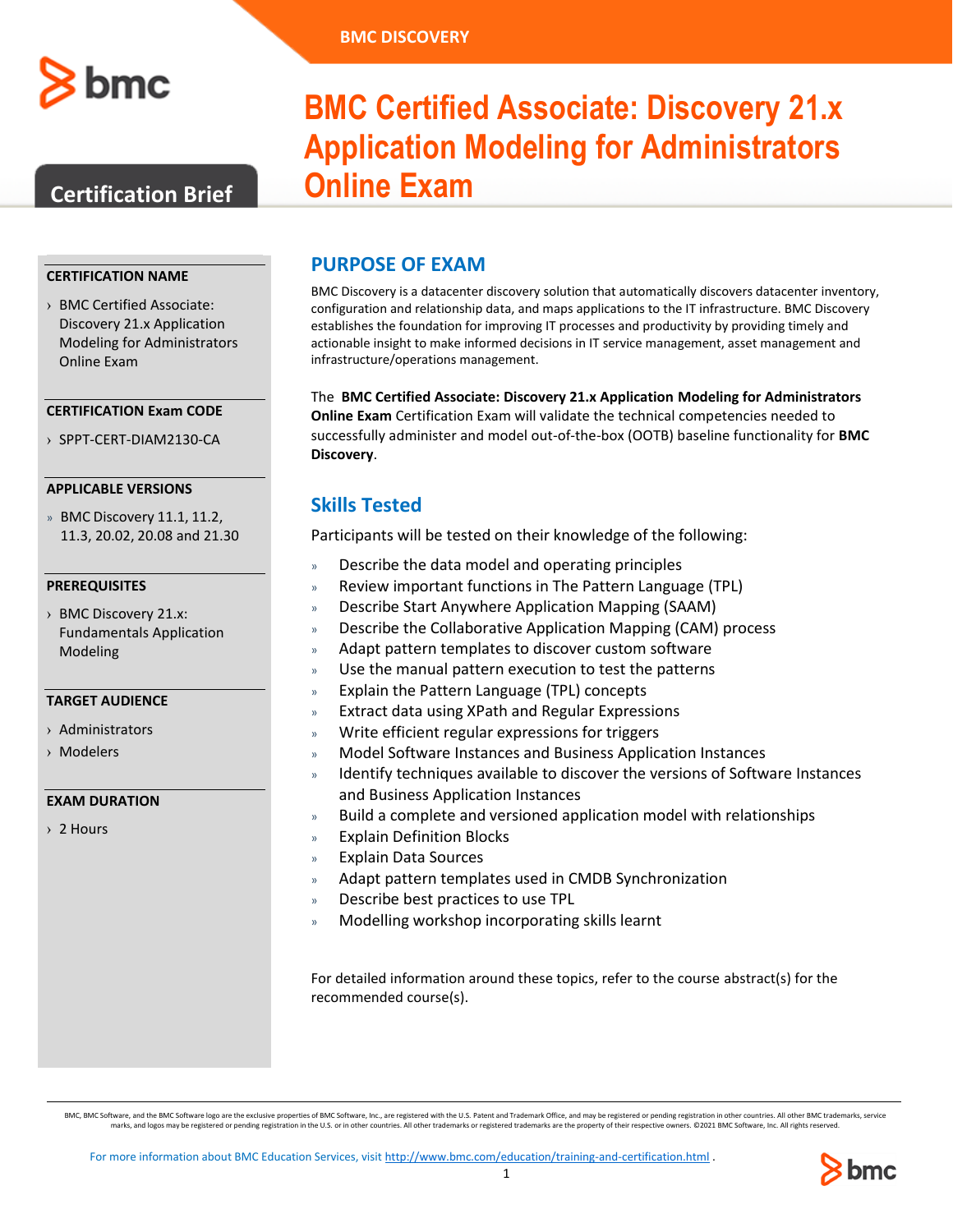

## **Certification Brief**

#### **EXAM REGISTRATION**

Choose from the following options to register for a BMC Education Services Exam:

- › Register online for BMC Software courses at: **[www.bmc.com/education](http://www.bmc.com/education)**
- › Contact your [BMC Education Advisor](https://www.bmc.com/forms/ALL-EduAdvisor-ContactMe.html) for help with registration

#### **RETAKE POLICY**

- › Participants who fail the Certification exam may register and pay for an exam then make another attempt after waiting one week
- › Participants are limited to 4 attempts per year

# **BMC Certified Associate: Discovery 2**1**.x Application Modeling for Administrators Online Exam**

## **Recommended BMC Software Courses to Prepare for the Certification**

The following courses offered by BMC Education Services prepares the participants to take the Certified Associate exam and also improve their knowledge and skill level to help build proficiency with the solution:

*» BMC Discovery 21.x: Fundamentals Application Modeling (ILT/VILT)*

## **Getting Started**

**Step 1**. Take the recommended courses for the Certified Associate learning path. The last course in the learning path includes one certification exam attempt without further charges. There will be 50% discount on additional attempts of this exam. OR If you haven´t taken the recommended courses, purchase the required exam (attempts).

**Step 2.** Study and prepare for the exam. BMC recommends 6 weeks and also a minimum of [3] months experience with the product before taking the exam.

**Step 3.** Take and pass the exam.

**Step 4.** If you have failed the exam, purchase another exam attempt and start at step 2.

## **Examination Details**

» Exam is an online exam.

» Further details and terms and conditions are available in th[e BMC Certifications](http://documents.bmc.com/products/documents/39/36/463936/463936.pdf) [Program Guide](http://documents.bmc.com/products/documents/39/36/463936/463936.pdf) and [BMC Education Certification Policy.](https://www.bmc.com/content/dam/bmc/education/BMC_Education_Certification_Policy.pdf)

## **Additional Recommended Resources to Study**

- » BMC Discovery Product Documentation
- » BMC Discovery Communities

### **Recommended Experience**

»Minimum 3 months experience deploying, operating or administering BMC **Discovery** 

BMC, BMC Software, and the BMC Software logo are the exclusive properties of BMC Software, Inc., are registered with the U.S. Patent and Trademark office, and may be registered or pending registration in other countries. A